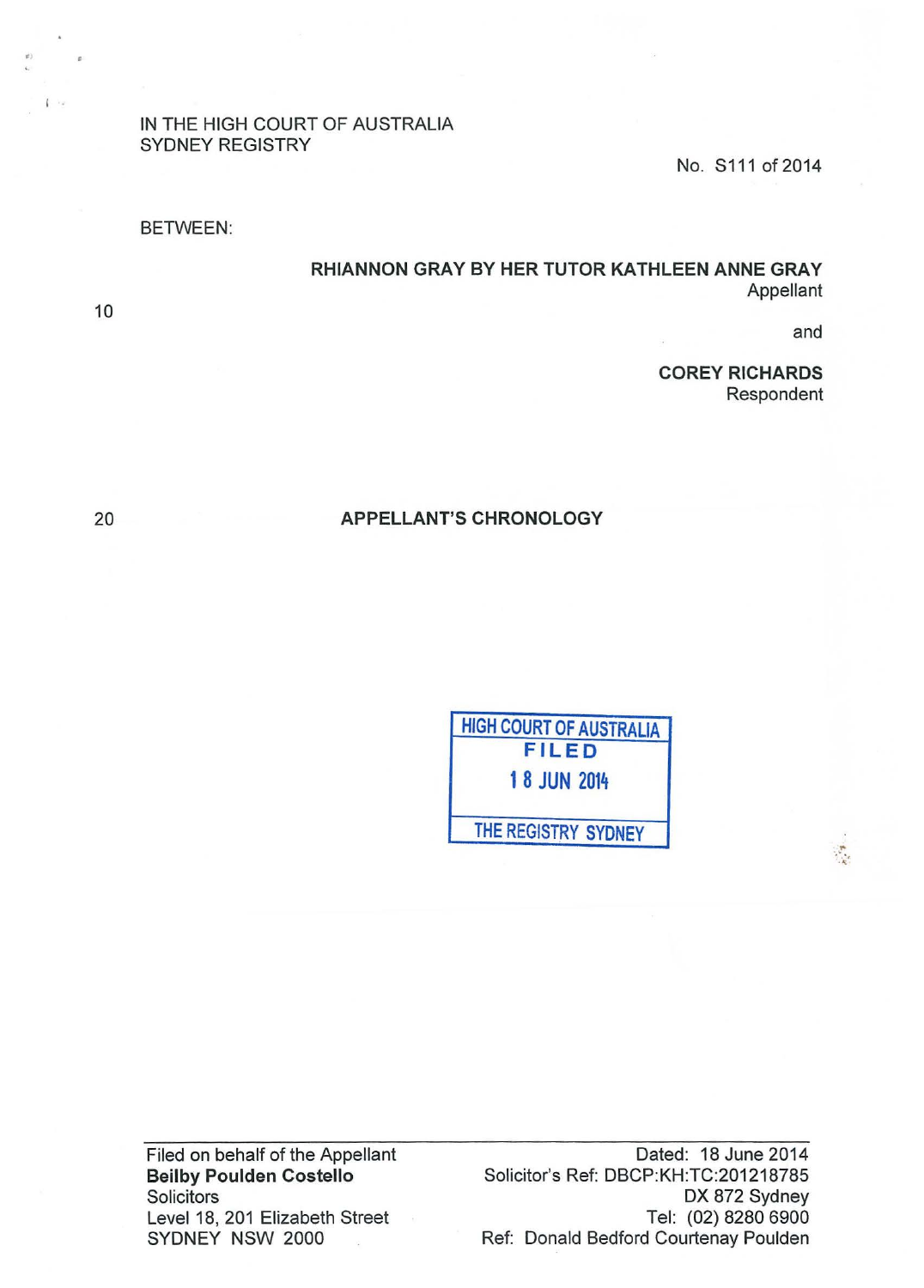## **APPELLANT'S CHRONOLOGY**

## **PART 1: INTERNET CERTIFICATION**

 $\frac{1}{2}$ 

1. The appellant certifies that this chronology is in a form suitable for publication on the Internet.

## **PART II: PRINCIPAL EVENTS LEADING TO LITIGATION**

|    | Date           | Event                                                                                                                           |                                                                                                            | Reference                                                                                                                                                   |
|----|----------------|---------------------------------------------------------------------------------------------------------------------------------|------------------------------------------------------------------------------------------------------------|-------------------------------------------------------------------------------------------------------------------------------------------------------------|
| 10 | 31 August 1992 |                                                                                                                                 | The appellant's date of birth                                                                              |                                                                                                                                                             |
|    | 22 August 2003 |                                                                                                                                 | Date of accident                                                                                           | Statement of Claim at<br>para 1; Judgment of<br>McCallum J dated 16<br>August 2011 at para [1];<br><b>Chief Justice Bathurst's</b><br>Judgment at para [2]. |
| 20 | 19 June 2006   |                                                                                                                                 | Statement of Claim filed on<br>behalf of the plaintiff                                                     | <b>Statement of Claim</b>                                                                                                                                   |
|    | 1 August 2011  |                                                                                                                                 | First day of hearing before the<br>trial judge, Justice McCallum in<br>the Supreme Court of NSW            | Judgment of McCallum J<br>dated 16 August 2011 at<br>para [2].                                                                                              |
| 30 | 3 August 2011  |                                                                                                                                 | Settlement of all issues<br>between the parties apart from<br>fund management which<br>remained litigated. | Judgment of McCallum J<br>dated 16 August 2011 at<br>para [2].                                                                                              |
|    | 5 August 2011  | Settlement approval of all<br>heads of damage excluding<br>fund management by Justice<br>Hoeben in the Supreme Court<br>of NSW. |                                                                                                            | Judgment of McCallum J<br>dated 16 August 2011 at<br>para $[3]$                                                                                             |
| 40 | 8 August 2011  |                                                                                                                                 | Hearing on the following<br>Issues relating to fund<br>management:-                                        | Judgment of McCallum J<br>dated 16 August 2011 at<br>para [4].                                                                                              |
|    |                | (a)                                                                                                                             | Whether fund on fund<br>management is<br>recoverable;                                                      |                                                                                                                                                             |
|    |                | (b)                                                                                                                             | Whether fund<br>management on fund<br>income is recoverable.                                               |                                                                                                                                                             |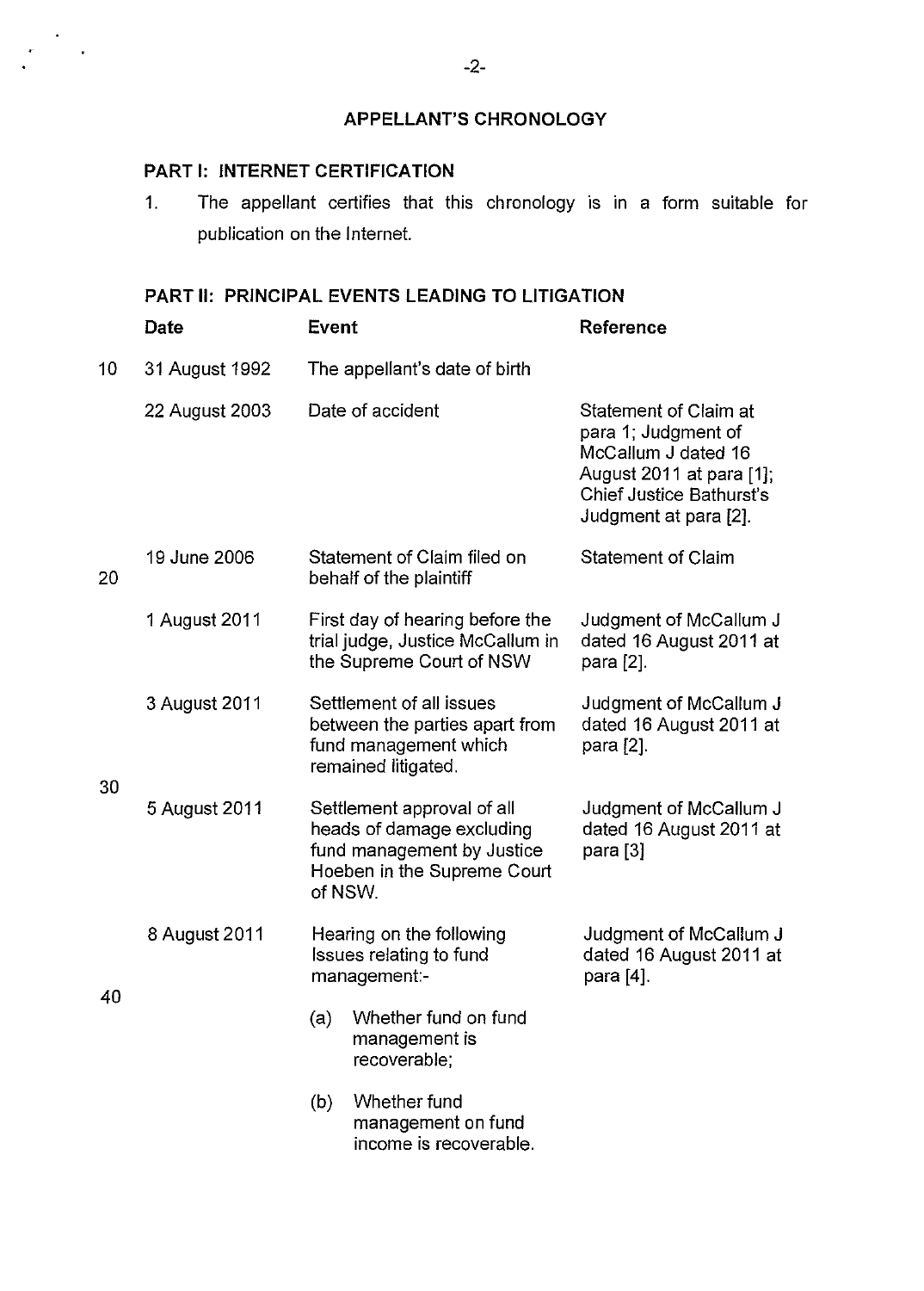|    | 16 August 2011      | issues:-                                           | Judgment of the trial judge<br>relating to the following                                                                                                                                                                      | Judgment of McCallum J<br>dated 16 August 2011    |
|----|---------------------|----------------------------------------------------|-------------------------------------------------------------------------------------------------------------------------------------------------------------------------------------------------------------------------------|---------------------------------------------------|
|    |                     | (i)                                                | Fund on fund<br>management;                                                                                                                                                                                                   |                                                   |
|    |                     | (ii)                                               | Fund on fund earnings                                                                                                                                                                                                         |                                                   |
| 10 | 2 September<br>2011 | estate.                                            | Justice White in the Equity<br>Division of the NSW Supreme<br>Court made orders pursuant<br>to s.41 of the NSW Trustee<br>& Guardian Act appointing<br>The Trust Company Limited<br>as manager of the appellant's             | Exhibit 4.<br>Bathurst CJ judgment at<br>para [4] |
| 20 | 25 November<br>2011 | Further hearing before<br>McCallum J relating to:- |                                                                                                                                                                                                                               | Judgment of McCallum J<br>dated 8 December 2011   |
|    |                     | (a)                                                | Deductions from the<br>corpus of the fund; and                                                                                                                                                                                | at para [3]                                       |
| 30 |                     | (b)                                                | Whether the calculation<br>of fund management fees<br>should be based upon the<br>rates charged by The<br><b>Trust Company Limited</b><br>or those charged by the<br><b>NSW Trustee &amp; Guardian</b><br>(not under appeal). |                                                   |
|    | 1 December<br>2011  |                                                    | Second day of the hearing<br>relating to:-                                                                                                                                                                                    | Judgment of McCallum J<br>dated 8 December 2011   |
| 40 |                     | (i)                                                | Deductions from the<br>corpus of the fund; and                                                                                                                                                                                |                                                   |
|    |                     | (ii)                                               | Whether the calculation<br>of fund management fees<br>should be based upon the<br>rates charged by The<br><b>Trust Company Limited</b><br>or those charged by the<br><b>NSW Trustee &amp; Guardian</b><br>(not under appeal). |                                                   |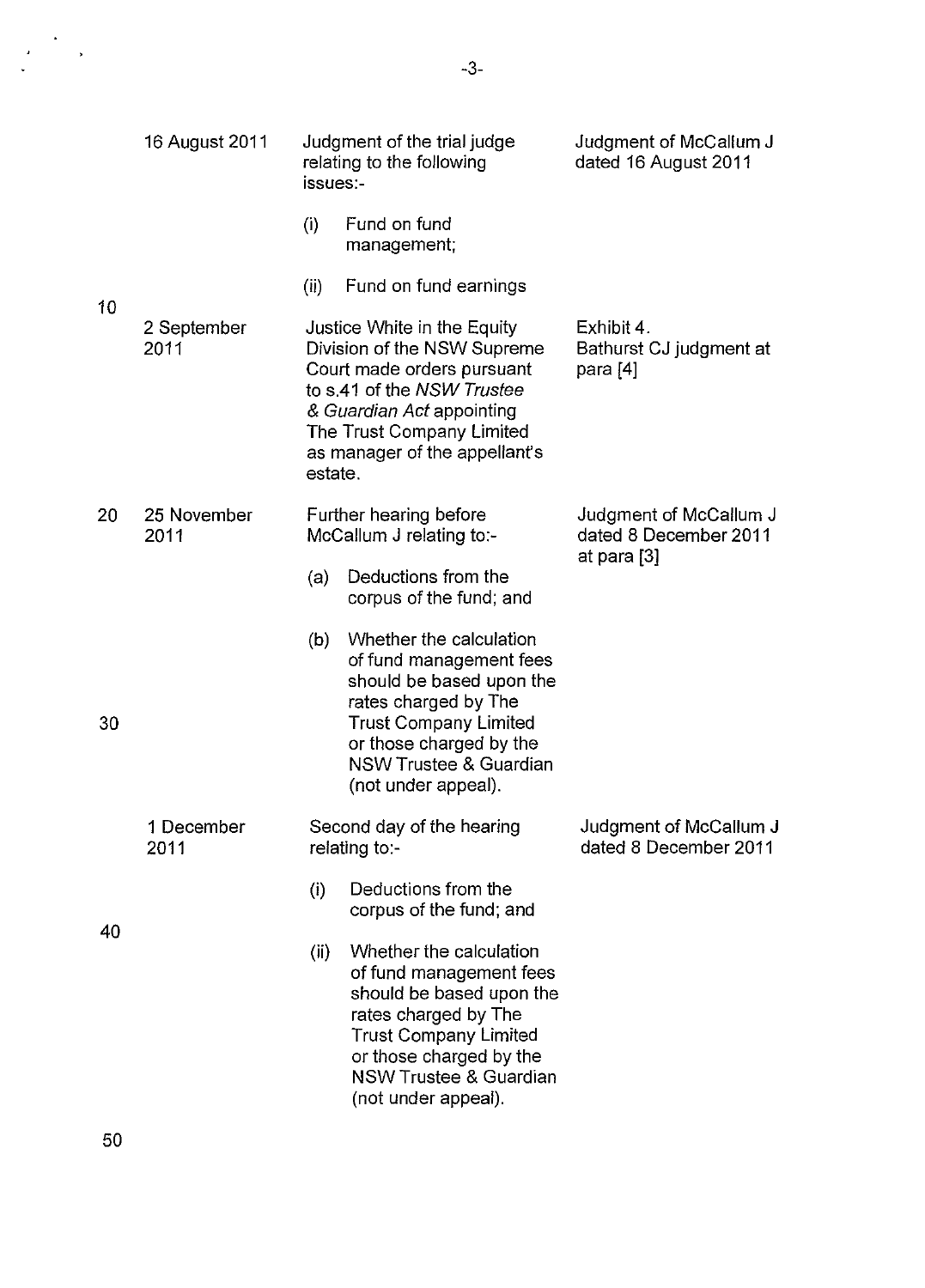|    | 8 December<br>2011  | McCallum J's judgment on<br>the issues of:-                                                                                                                                                                                           | Judgment of McCallum J<br>dated 8 December 2011             |
|----|---------------------|---------------------------------------------------------------------------------------------------------------------------------------------------------------------------------------------------------------------------------------|-------------------------------------------------------------|
|    |                     | (i)<br>Deductions from the<br>corpus of the fund; and                                                                                                                                                                                 |                                                             |
| 10 |                     | Whether the calculation<br>(ii)<br>of fund management fees<br>should be based upon the<br>rates charged by The<br><b>Trust Company Limited</b><br>or those charged by the<br><b>NSW Trustee &amp; Guardian</b><br>(not under appeal). |                                                             |
| 20 | 15 December<br>2011 | The parties agreed on<br>consent orders calculating<br>the cost of fund management<br>in order to give effect to the<br>judgments of McCallum J<br>dated 16 August 2011 and<br>8 December 2011.                                       | <b>Exhibit M</b><br>Judgment entered on<br>16 December 2011 |
|    | 15 March 2012       | Notice of Appeal filed by<br>the respondent in the Court<br>of Appeal.                                                                                                                                                                | Notice of Appeal to the<br>Court of Appeal                  |
| 30 | 2 December<br>2013  | Judgment and orders of<br>the NSW Court of Appeal.                                                                                                                                                                                    | Judgment of the NSW<br>Court of Appeal                      |
|    | 23 December<br>2013 | Application for special<br>leave to appeal filed on<br>behalf of the appellant.                                                                                                                                                       | Application for special<br>leave                            |
| 40 | 10 February<br>2014 | Amended application for<br>special leave to appeal<br>filed on behalf of the<br>appellant.                                                                                                                                            | Amended application for<br>special leave                    |
|    | 16 May 2014         | Special leave to appeal<br>granted in the High Court.                                                                                                                                                                                 | Leave application hearing                                   |
|    | 21 May 2014         | Order granting special<br>leave to appeal.                                                                                                                                                                                            | Order of the High Court<br>of Australia                     |